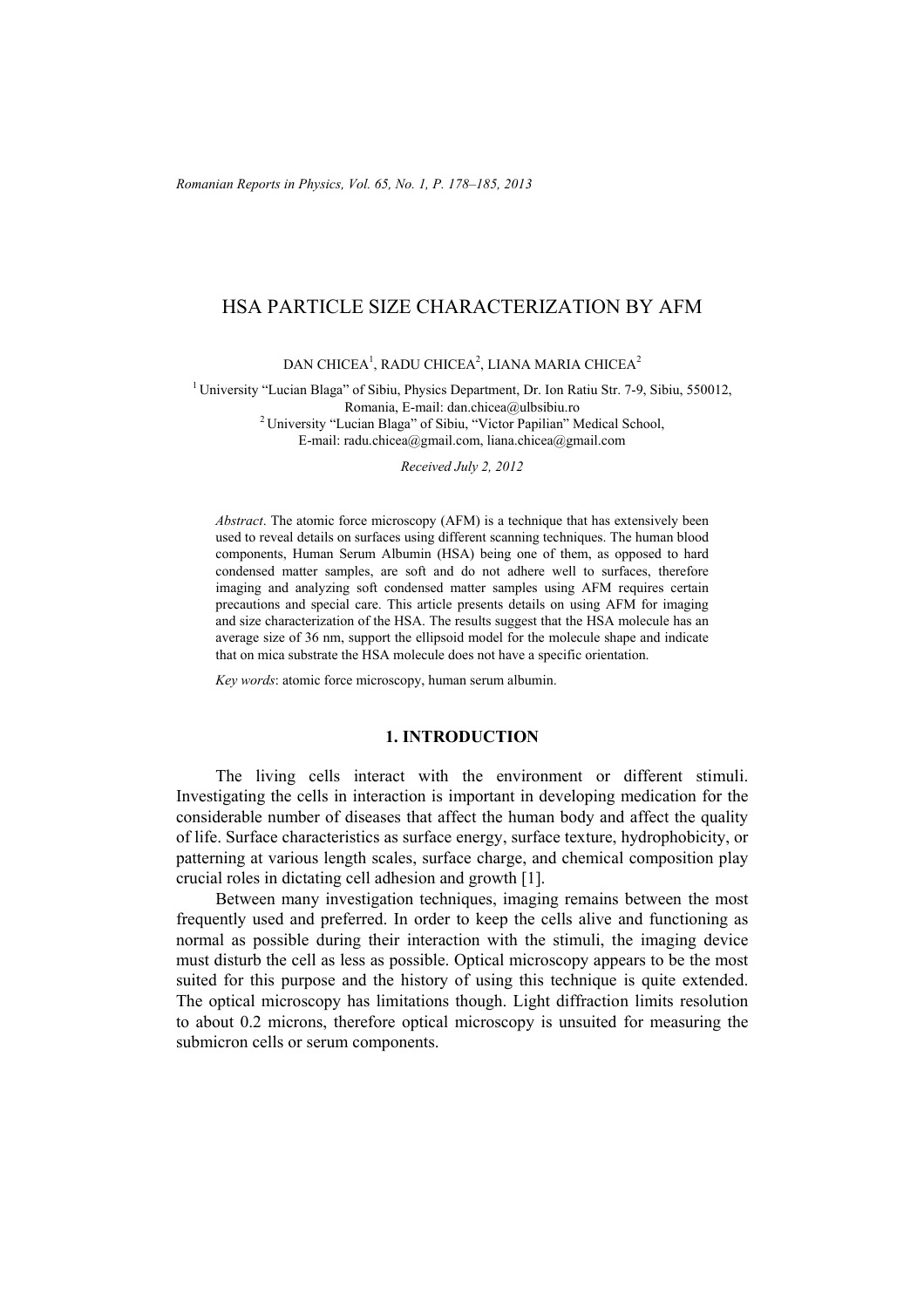An alternative technique that can be used to visualize the submicron particle size is the Atomic Force Microscopy (AFM). Reference [2] reports using AFM even for nanoparticle sizing. Nevertheless, the preferred technique that is currently used to image nanometer sized objects is the Transmision Electron Microscopy (TEM) and a comparison of the TEM with the AFM results is presented in [3]. The TEM technique produces accurate results for nanoscale objects sizing but requires a particular sample preparation and using it in vacuum as a target for tens of Kevs electron beam. The size and shape measured after electron beam irradiation and in vacuum might be considerably different from the size and shape measured *in vivo*. For this reason the TEM technique is not widely used for blood serum components imaging. Moreover, the TEM technique presents systematic errors as well [3]. Another paper that presents results on using AFM on nanoparticle and nanoparticle aggregates sizing and a comparison of the sizing with Dynamic Light Scattering (DLS) results is [4]. DLS was not used in the work presented here because it provides information regarding the size but not regarding the shape of the particles in suspension.

HSA is another submicron object that has been extensively investigated. Albumin has an extended range of applications including research as a protein model, pharmaceutical, clinical practice, diagnostic reagents, solution in chemical analysis, even food chemistry. As nanotechnology is developing fast, effort is made to develop nanoplatforms for drug delivery. Reference [5] reports on fabricating HSA coated iron oxide nanoparticle with doxorubicin attached on the HSA coating. The doxorubicin-HSA coated iron oxide nanoparticles were found to have a striking tumor suppression effect that outperformed free doxorubicin [5]. Reference [6] states that HSA nanoparticles surface modified with tumor necrosis factor and transferrin, also containing doxorubicin, were designed and prepared and were found to have remarkable cytotoxic and apoptotic activities in all cancer cells examined.

As HSA has an increasing role in drug delivery engineered nanoparticles, an accurate knowledge regarding the size and shape is most useful. References [7] and [8] report on investigating the HSA size deposited on mica substrate using AFM. The work in [7] indicates a size for the HSA around 25-30 nm resulted from analyzing individual profiles, therefore using a relatively poor statistics. Reference [8] reports on clusters of molecules, on features that were attributed to individual molecules and on the AFM used in tapping mode to visualize the three main domains of the HSA molecule and to modify the distance between them, hence the size of the molecule. The work reported in this paper was carried on with the purpose of producing results regarding HSA size and shape with improved accuracy with the AFM technique using both an improved grain statistics and by extracting and analyzing individual profiles. Another purpose of the work reported here was to investigate the orientation of the HSA molecule deposited on freshly cleaved mica substrate.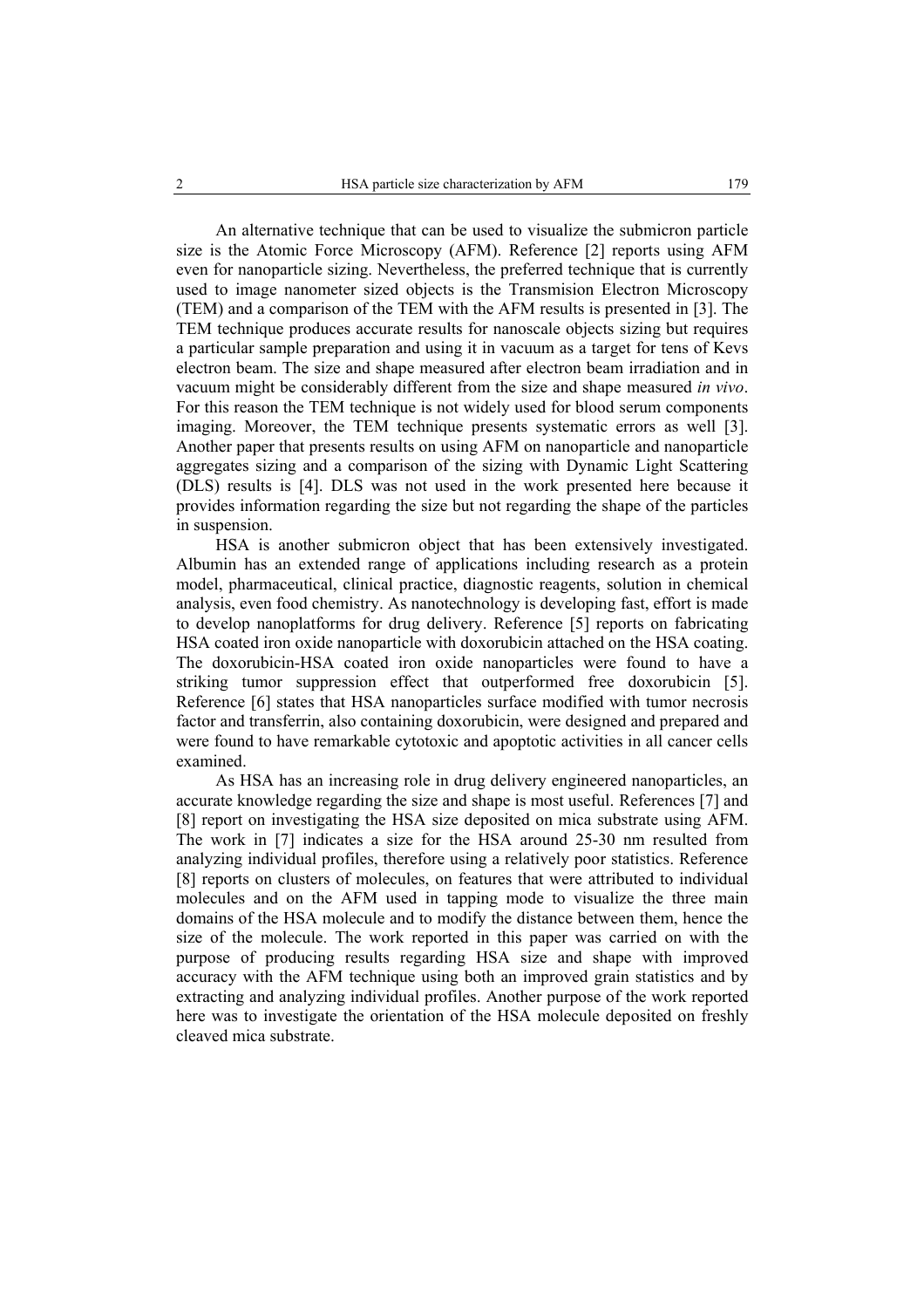### **2. MATERIALS AND METHOD**

The sample that was studied using the AFM microscope was the HSA. The HSA is a single polypeptide with 585 amino acid residues containing 17 pairs of disulfide bridges and one free cysteine [9]. It is the most abundant protein in human blood plasma, is produced in the liver and comprises about half of the blood serum protein. The reference range for albumin concentrations in blood is 30 to 50 g/L. It has a serum half-life of approximately 20 days and a molecular mass of 67 kDa [10].

The sample preparation for imaging and characterizing HSA using AFM resembles very much the procedure presented in [7]. Small amount of HSA 200 g/L in 136.5 mM NaCl aqueous solution produced by Kedrion, a typical solution used in intravenous infusions, was further diluted in deionized water to reach 2  $g/L$ . The reason for further dilution was to obtain a single layer of HSA macromolecules on the substrate after the final stage of sample preparation. A small drop of the 2 g/L HSA solution was deposited on a freshly cleaved mica substrate. It was stretched on the substrate using a sharp edge and allowed to evaporate for 6 hours at 20 $\degree$ C in 45% humidity air.

The AFM is a scanning probe microscope and uses a flexible cantilever to measure the force between the tip and the sample or to describe a profile while maintaining the force or electric current between the tip and sample constant [11]. By scanning the sample line by line and using a calibration file for each scanner a topography image of the surface is reconstructed and can be used in particle image and sizing.

The AFM that was used in the work reported here is an Agilent 5500 type. The scanning was carried on in tapping mode. A very soft tip, with the spring constant equal to 5 N/m was used at low force amplitude.

Sample preparation is very important in order to avoid artifacts. The samples must be thin enough to have, whenever this is possible, only one layer of the objects under investigation, whether they are micron sized cells or nanometer sized particles. Moreover, the objects to be imaged must stick well to the substrate and remain in the same position during scanning, otherwise they will be moved by the tip of the cantilever, producing artifacts and unrealistic images. More details on the scanning using the AGILENT 5500 AFM are presented in [4] and [7].

First a relatively large area, large when compared with the size of the object being investigated, 2  $\mu$ m × 2  $\mu$ m was scanned, followed by a bigger resolution scan of a smaller area,  $0.5 \mu m \times 0.5 \mu m$ . A 3D rendering type image is obtained and can be used to asses in a half-quantitative manner the dimension of the HSA molecule.

As described in detail in [4] and [7] a 2  $g/L$  volume ratio concentration is quite big and there are many albumin molecules on the area that was imaged,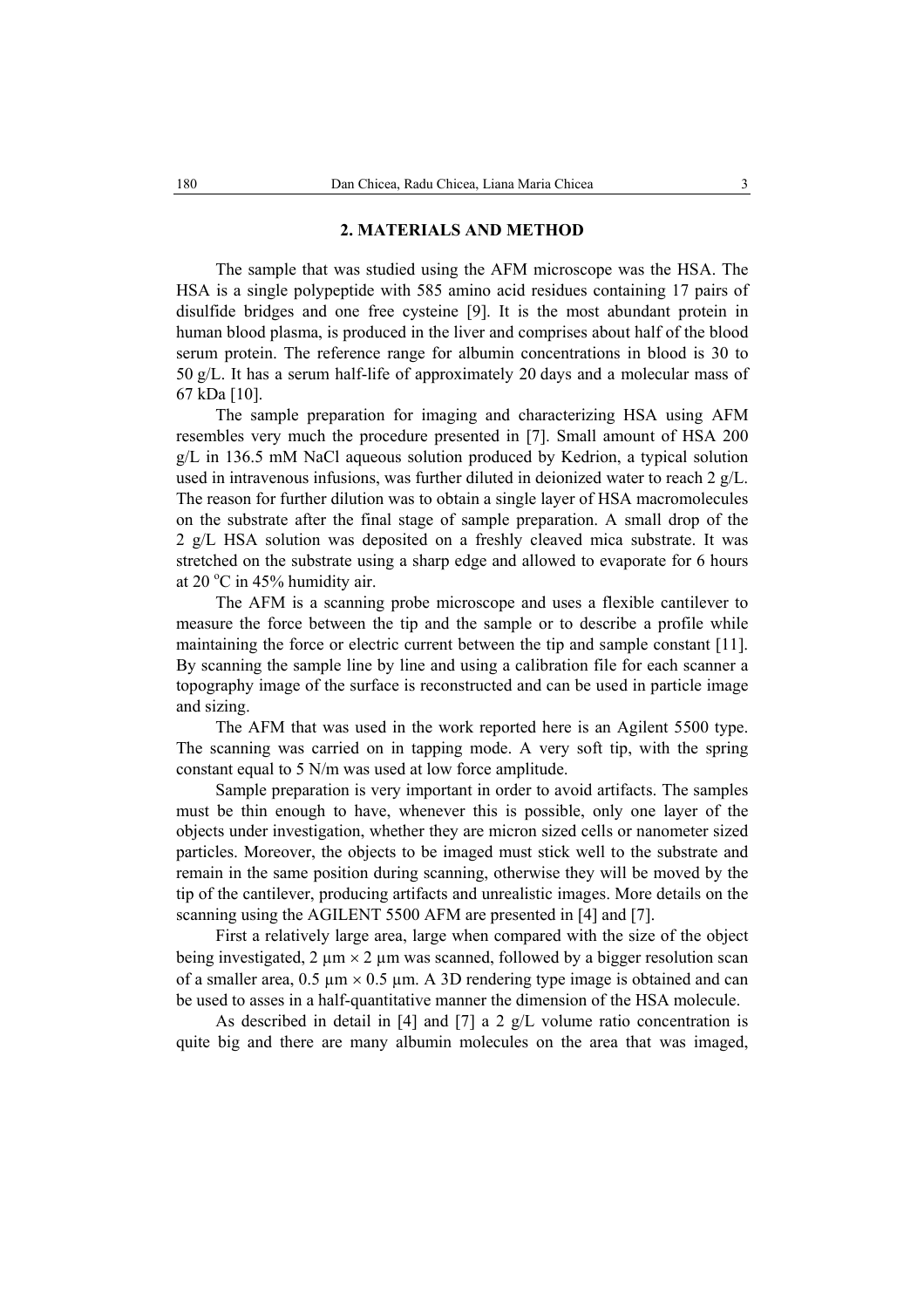therefore assessing the protein dimension from a 3D image is not accurate. A better way to assess the particle dimension on a surface is to extract vertical profiles [4], [7] and to use them in measuring the distance between the baseline and the top of the peaks.

Moreover, the cantilever tip wears out during scanning, therefore exhibiting a bigger tip radius. Even the sharp new tips have a tip diameter around 40 nm and are used to scan details of comparable size or smaller. The last figure of [4] illustrates the tip during scanning over a nanoparticle and clearly explains that measuring the horizontal difference between two consecutive valleys on a profile produces a value that is systematically bigger that the diameter of the nanoparticle while measuring the distance between the base line and the top of the peak on a profile produces more accurate diameter results. This is true especially because the radius of the tip increases as the scanning process continues and the tip wears out.

## **3. RESULTS AND DISCUSSION**

As described in the previous section a good resolution scan  $(512\times512)$  was achieved for a surface of 0.5  $\mu$ m × 0.5  $\mu$ m. Once the acquisition was completed, a simple image processing was carried on. First a three point leveling was applied, to correct the frequently occurring small tilt of the substrate. The horizontal artifact lines were removed using the scar removal procedure. A 3D rendering type of the surface topography is presented in Fig. 1.



x: 0.50 um

Fig.  $1 - A$  3D rendering type of a 0.5  $\mu$ m  $\times$  0.5  $\mu$ m area of HSA on freshly cleaved mica substrate.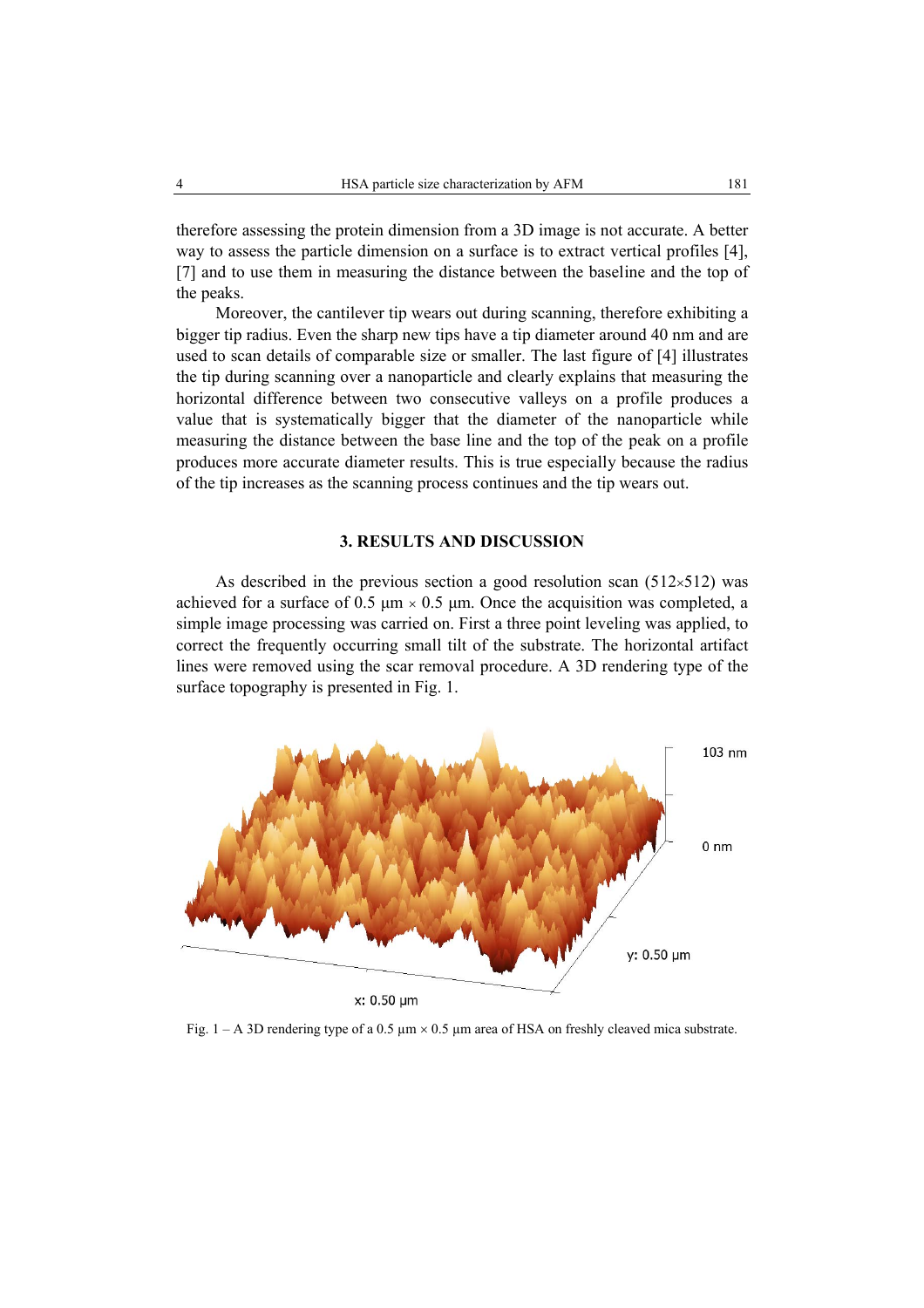Examining Fig. 1 we notice from the beginning that the peaks on the surface are sharper than in the 3D image presented in [7] simply because a new tip was used while in the work presented in [7] the tip had already been used for several hours of scanning. Different profiles were extracted from the topography image in Fig. 1 and two of them are presented in Figs. 2 and 3. The *Z* difference between two points in the vertical profile was considered in assessing the size of the HSA molecule, rather than the *x* or *y* difference, as previously explained.

Examining Figs. 1 and 2 we notice that the difference between the base line, (that was set to 10 nm) and the top of the albumin molecules in profiles is between 30 and 60 nm.

The grain statistics provides more accurate information regarding the objects that cover the substrate surface. The grain identification and statistics was carried on using Gwyddion 2.6 software. The grain size distribution is presented in Fig. 4. Examining Fig. 4 and the results of the statistical calculation performed on the scan we notice that the distribution has an average of 46 nm and that the maximum size is 103 nm. If we draw a line at half-maximum of the distribution we notice that it corresponds to 29 nm and 59 nm.



Fig. 2 – A profile extracted from the scanned area presented in Fig. 1.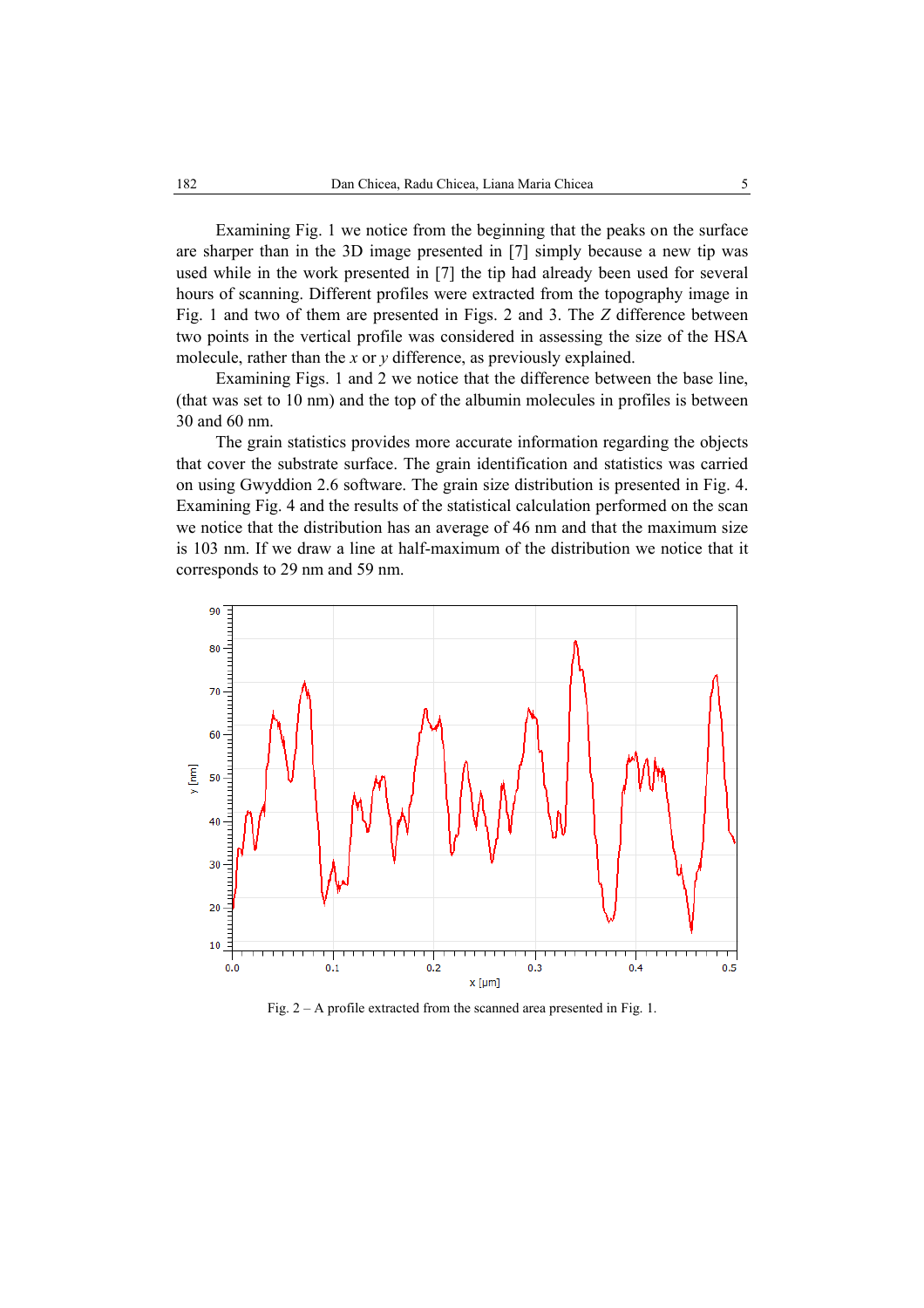

Fig. 3 – Another profile extracted from the scanned area presented in Fig. 1.



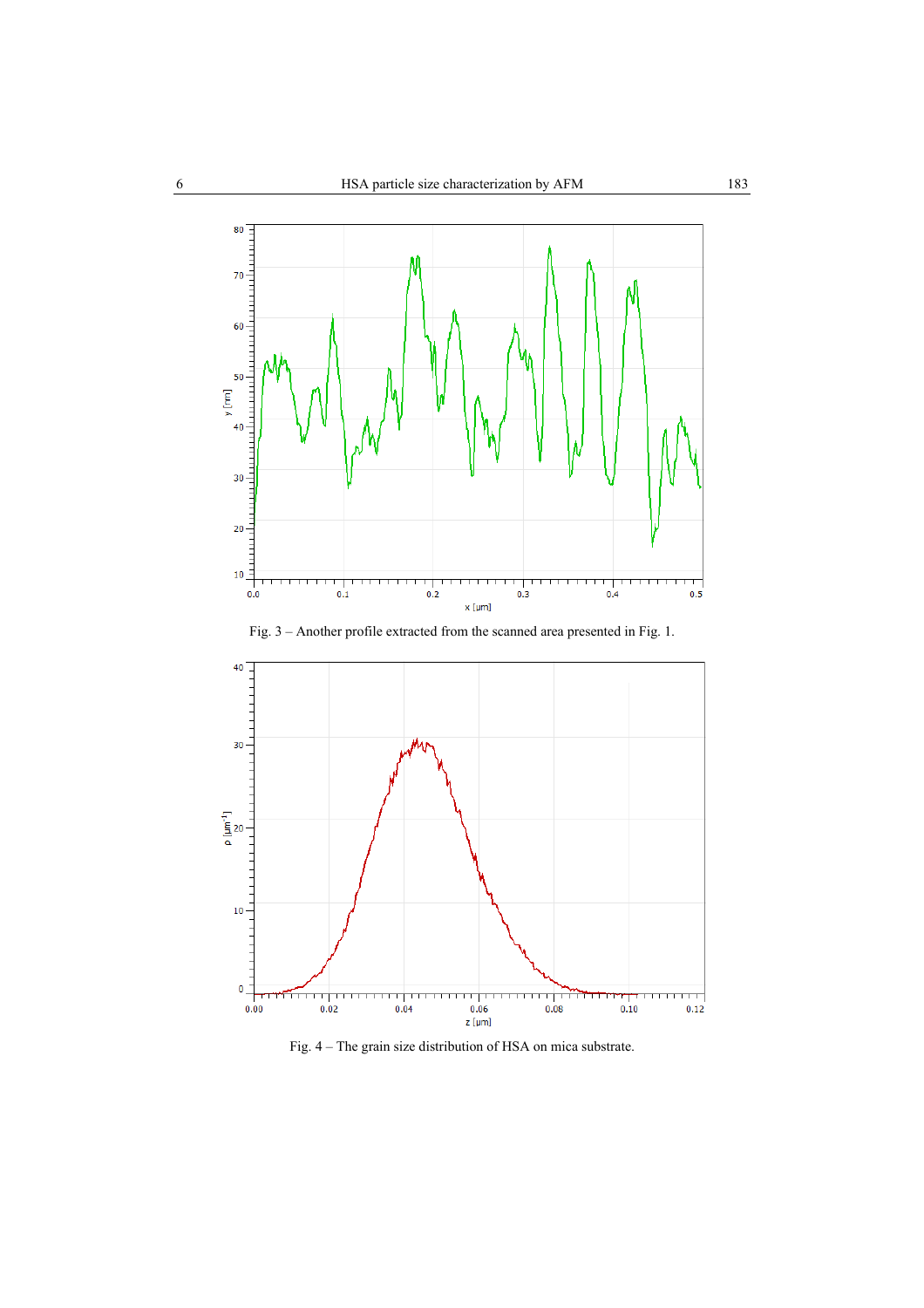Figs. 2 and 3 and the other extracted profiles reveal that the lowest cantilever tip position during scanning was around 10 nm. The vertical differences that lead to the object dimension should therefore be the difference between the top of the peak and of the lowest cantilever position. This indicates an average size of 36 nm.

The literature reports different sizes for the HSA molecule. Using the dynamic light scattering technique (DLS) [12] the albumin globule was found to have the most compact configuration (Stokes diameter 59–62 Å) at physiological pH 7.4. The changes in pH, both an increase to 8.0 and a decrease to 5.4, produced a growth of the HSA globule size to 72–81 Å [12], [13]. At acidic shift of pH an additional peak arises in the DLS correlation spectra produced by the light scattering on the structures with the Stokes diameters of  $29-37$  Å. This result is consistent with the sizes of the albumin subdomains [12, 13].

A different investigation of HSA in 150 mM NaCl aqueous solutions was carried on using small-angle neutron scattering [14]. The radius of gyration of albumin molecule was found to be 27.4  $\pm$  0.35 Å. A compact sphere model leads to a smaller radius of gyration, while in the cigar-shaped model for the molecule, about 136 Å long, would have a larger radius of gyration [14]. Other suggested shapes for the HSA were a prolate ellipsoid less than 110 Å long or an oblate ellipsoid about 85 Å [14].

The results we obtained during our AFM size analysis are comparable, within the systematic unavoidable errors described briefly in this article and in details in [4], with the neutron scattering results [14] The DLS results [12, 13] indicate a size of the HSA molecule considerably bigger that our results. This difference is quite normal as the DLS technique provides a hydrodynamic diameter, slightly bigger than the physical diameter measured on dry samples. The HSA was also found to exhibit crystalline phase [15]. The preliminary diffraction studies they conducted revealed that the crystals belonged to the tetragonal space group P4212 with cell dimensions  $a = 187.1 \text{ Å}, c = 80.5 \text{ Å}$  [15].

The results of another AFM study of HSA deposited not on mica but on highly oriented pyrolytic graphite [16] revealed two different shapes: circular with a diameter of  $25 \pm 3$  nm and oblong with the sizes of  $35 \pm 5$  nm  $\times 24 \pm 2$  nm with the height in the range  $2.5 \pm 0.3$  nm. These results are comparable with the values reported in this article for HSA molecule size. The work in [16] suggests that on highly oriented pyrolytic graphite the HSA molecule has a well defined orientation, with the big dimension along the surface. The size distribution presented in Fig. 4 is smooth, without one sharp peak, which would correspond to a specific orientation or without two sharp peaks, which would correspond to two possible orientations of the ellipsoid shape molecule. The relatively wide size distribution, with 30 nm width at half maximum, as revealed by Fig. 4, supports the ellipsoid model rather than the spherical model, which would have produced a narrower distribution, if the objects under investigation were spherical. Moreover, this smooth size distribution in Fig. 4 suggests that the HSA on mica substrate does not have a specific orientation.